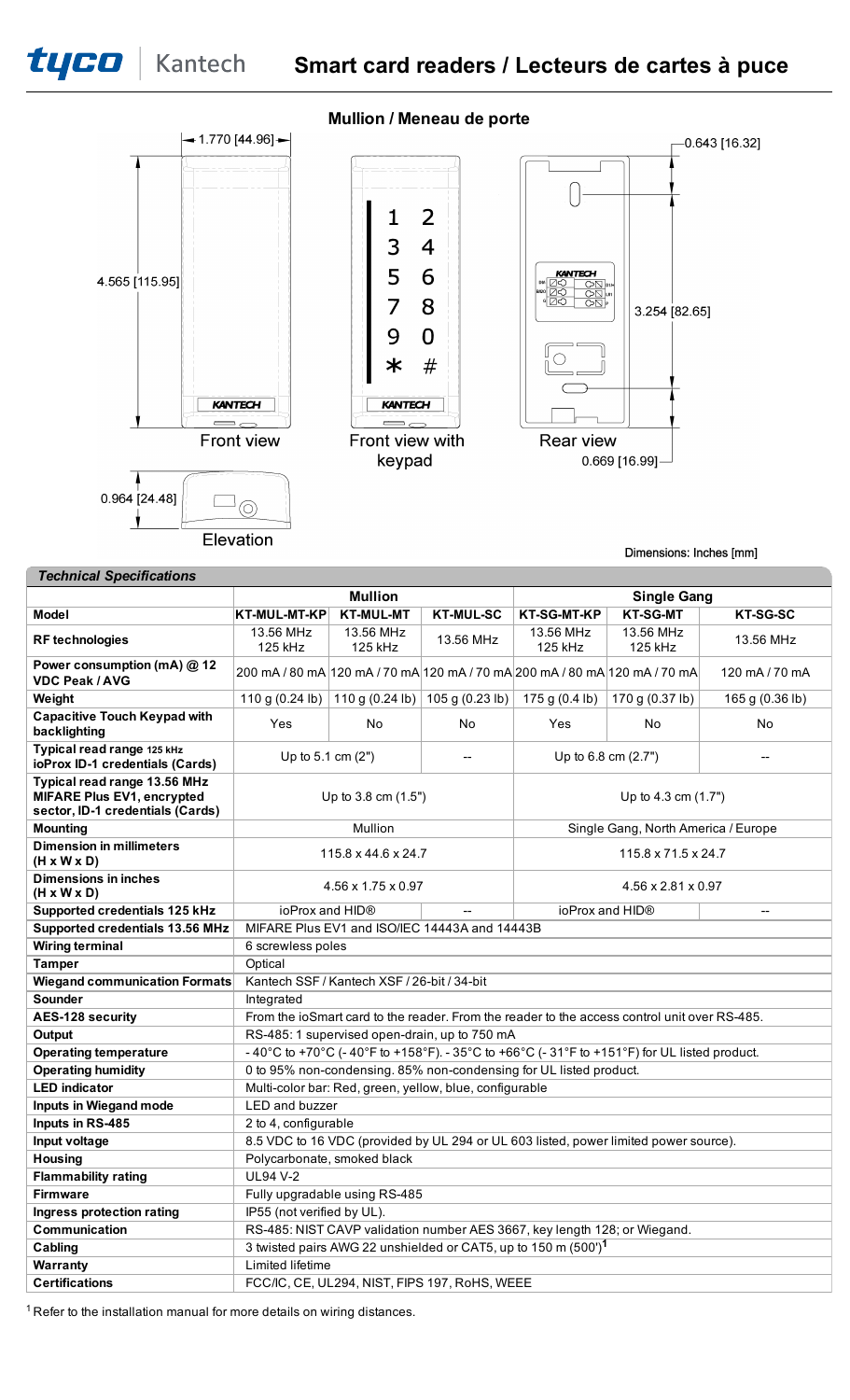# **Smart card readers / Lecteurs de cartes à puce**



# *Spécifications techniques*

|                                                                                                   | Meneau de porte                                                                                                         |                      |                                                                              | Boîte électrique simple |                                                                                              |                                                                                                         |  |
|---------------------------------------------------------------------------------------------------|-------------------------------------------------------------------------------------------------------------------------|----------------------|------------------------------------------------------------------------------|-------------------------|----------------------------------------------------------------------------------------------|---------------------------------------------------------------------------------------------------------|--|
| Modèle                                                                                            | <b>KT-MUL-MT-</b><br><b>KP</b>                                                                                          | <b>KT-MUL-MT</b>     | <b>KT-MUL-SC</b>                                                             | <b>KT-SG-MT-KP</b>      | <b>KT-SG-MT</b>                                                                              | <b>KT-SG-SC</b>                                                                                         |  |
| Fréquences de transmission                                                                        | 13,56 MHz<br>125 kHz                                                                                                    | 13,56 MHz<br>125 kHz | 13,56 MHz                                                                    | 13,56 MHz<br>125 kHz    | 13,56 MHz<br>125 kHz                                                                         | 13,56 MHz                                                                                               |  |
| Consommation (mA) à 12 V c.c.<br>(pointes / moyenne)                                              |                                                                                                                         |                      |                                                                              |                         | 200 mA / 80 mA 120 mA / 70 mA 120 mA / 70 mA 200 mA / 80 mA 120 mA / 70 mA                   | 120 mA / 70 mA                                                                                          |  |
| <b>Poids</b>                                                                                      |                                                                                                                         |                      | 110 g (0,24 lb)   110 g (0,24 lb)   105 g (0,23 lb)                          | 175 g (0,4 lb)          | 170 g (0,37 lb)                                                                              | 165 g (0,36 lb)                                                                                         |  |
| Clavier tactile capacitif avec<br>rétroéclairage                                                  | Oui                                                                                                                     | Non                  | Non.                                                                         | Oui                     | Non                                                                                          | Non                                                                                                     |  |
| Distance de lecture moyenne à<br>25 kHz ioProx, carte type ID-1                                   | Jusqu'à 5.1 cm (2")<br>--                                                                                               |                      | Jusqu'à 6.8 cm (2,7")                                                        |                         |                                                                                              |                                                                                                         |  |
| Distance de lecture moyenne<br>à 13,56 MHz<br>Mifare Plus EV1, secteur crypté,<br>carte type ID-1 | Jusqu'à 3.8 cm (1,5")                                                                                                   |                      | Jusqu'à 4.3 cm (1,7")                                                        |                         |                                                                                              |                                                                                                         |  |
| Compatibilité d'installation                                                                      |                                                                                                                         | Meneau de porte      |                                                                              |                         | Boîte électrique simple pour<br>l'Amérique du Nord / Europe                                  |                                                                                                         |  |
| Dimension en millimètres<br>$(H \times L \times P)$                                               | 115,8 x 44,6 x 24,7                                                                                                     |                      | 115,8 x 71,5 x 24,7                                                          |                         |                                                                                              |                                                                                                         |  |
| <b>Dimension en pouces</b><br>$(H \times L \times P)$                                             | 4,56 x 1,75 x 0,97                                                                                                      |                      |                                                                              | 4,56 x 2,81 x 0,97      |                                                                                              |                                                                                                         |  |
| Format de cartes supporté<br><b>125 MHz</b>                                                       | ioProx et HID®                                                                                                          |                      | --                                                                           | ioProx et HID®          |                                                                                              |                                                                                                         |  |
| Format de cartes supporté<br>13,56 MHz                                                            | MIFARE Plus EV1 et ISO / IEC 14443A et 14443B                                                                           |                      |                                                                              |                         |                                                                                              |                                                                                                         |  |
| Bornes de câblage                                                                                 | 6 pôles sans vis                                                                                                        |                      |                                                                              |                         |                                                                                              |                                                                                                         |  |
| Anti-sabotage                                                                                     | Optique                                                                                                                 |                      |                                                                              |                         |                                                                                              |                                                                                                         |  |
| <b>Formats de Communication</b><br>Wiegand                                                        | Kantech SSF / Kantech XSF / 26 bits / 34 bits                                                                           |                      |                                                                              |                         |                                                                                              |                                                                                                         |  |
| <b>Avertisseur sonore</b>                                                                         | Intégré                                                                                                                 |                      |                                                                              |                         |                                                                                              |                                                                                                         |  |
| Sécurité, cryptage AES-128                                                                        | À partir de la carte ioSmart jusqu'au lecteur. À partir du lecteur jusqu'au contrôleur d'accès en mode<br><b>RS-485</b> |                      |                                                                              |                         |                                                                                              |                                                                                                         |  |
| <b>Sortie</b>                                                                                     | RS-485: 1 supervisée drain ouvert, jusqu'à 750 mA                                                                       |                      |                                                                              |                         |                                                                                              |                                                                                                         |  |
| Température de fonctionnement                                                                     |                                                                                                                         |                      |                                                                              |                         | -40°C à +70°C (-40°F à +158°F). - 35°C à +66°C (-31°F à +151°F) pour les produits UL listed. |                                                                                                         |  |
| Taux d'humidité                                                                                   |                                                                                                                         |                      | 0 à 95% sans condensation. 85% sans condensation pour les produit UL listed. |                         |                                                                                              |                                                                                                         |  |
| <b>Voyant DEL</b>                                                                                 |                                                                                                                         |                      |                                                                              |                         | Barre multicolore : Rouge, verte, jaune, bleue et couleurs obtenues par configuration        |                                                                                                         |  |
| Entrées en mode Wiegand<br>Entrées en mode RS-485                                                 | DEL et avertisseur sonore<br>2 à 4, configurable                                                                        |                      |                                                                              |                         |                                                                                              |                                                                                                         |  |
| <b>Alimentation</b>                                                                               | UL 603).                                                                                                                |                      |                                                                              |                         |                                                                                              | 8,5 V c.c. à 16 V c.c. (fournie par une source d'alimentation à puissance limitée, référencée UL 294 ou |  |
| <b>Boîtier</b>                                                                                    | Polycarbonate, noir fumé                                                                                                |                      |                                                                              |                         |                                                                                              |                                                                                                         |  |
| Indice d'inflammabilité                                                                           | <b>UL94 V-2</b>                                                                                                         |                      |                                                                              |                         |                                                                                              |                                                                                                         |  |
| Micrologiciel                                                                                     | Entièrement évolutif au moyen du bus RS-485                                                                             |                      |                                                                              |                         |                                                                                              |                                                                                                         |  |
| Indice de protection                                                                              | IP55 (non vérifié par UL).                                                                                              |                      |                                                                              |                         |                                                                                              |                                                                                                         |  |
| Communication                                                                                     | RS-485: NIST CAVP validation number AES 3667, key length 128; ou Wiegand.                                               |                      |                                                                              |                         |                                                                                              |                                                                                                         |  |
| Câblage                                                                                           | 3 paires torsadées, 22 AWG, non blindé ou CAT5, jusqu'à 150 m (500 pi) <sup>1</sup> de long                             |                      |                                                                              |                         |                                                                                              |                                                                                                         |  |
| <b>Garantie</b>                                                                                   | À vie limitée                                                                                                           |                      |                                                                              |                         |                                                                                              |                                                                                                         |  |
| <b>Certifications</b>                                                                             |                                                                                                                         |                      | FCC/IC, CE, UL294, NIST, FIPS 197, RoHS et WEEE                              |                         |                                                                                              |                                                                                                         |  |

<sup>1</sup> Reportez-vous au manuel d'installation pour plus de détails sur les distances de câblage.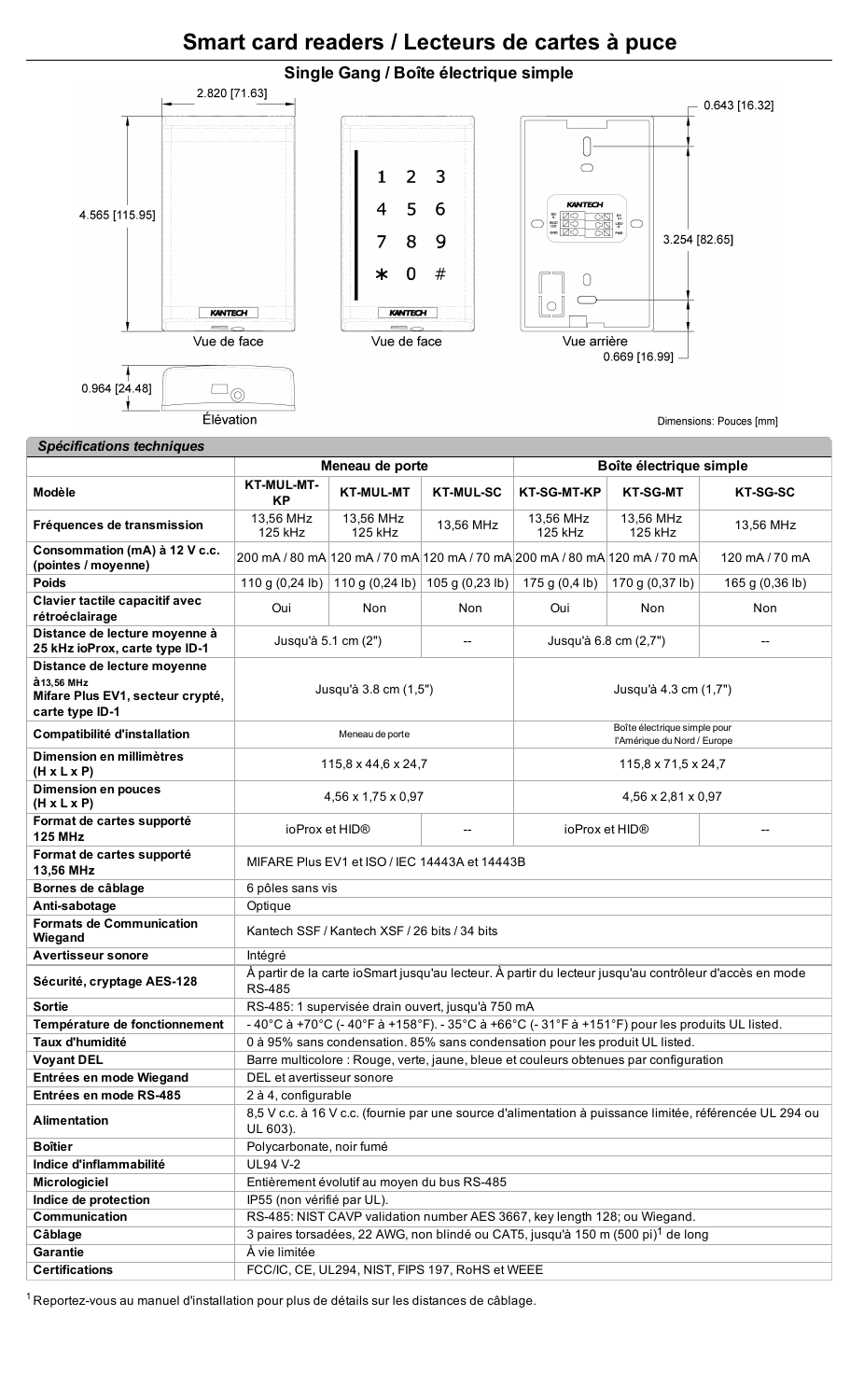# **Smart card readers / Lecteurs de cartes à puce**

#### **Mounting instructions**

To install the reader, complete the following steps:

- **1.** Pull the cable from the wall through the hole of the mounting plate.
- **2.** Attach the mounting plate to the wall.
- **3.** For tamper detection, cut the plastic tab from the mounting plate.
- **4.** Fasten the white reflector tab back on the wall.
- **5.** After installing the wiring as per the wiring charts, insert the hook at the top of the cover into the mounting plate tab and press the bottom of the cover until the bottom hook snaps into place.
- **6.** Use the provided Phillip's head screw to secure the bottom of the reader.

**Note:** If using CAT5 cable, use two wires for GND, and two wires for PWR.

### **Instructions pour montage**

Pour installer le lecteur:

- **1.** Tirez le câble du mur et le passer à travers la plaque de montage.
- **2.** Fixez la plaque de montage au mur.
- **3.** Pour une détection d'anti-sabotage, coupez la languette en plastique à partir de la plaque de montage.
- **4.** Refixez la languette blanche du réflecteur sur le mur. **5.** Après l'installation du câblage conformément aux schémas de câblage, insérez le crochet en haut du couvercle dans la languette de la plaque de montage et appuyez sur le bas du couvercle jusqu'à ce que le crochet inférieur s'enclenche.
- **6.** Utilisez la vis à tête Phillips pour fixer la partie inférieure du lecteur.

**Note:** Si vous utilisez un câble CAT5, utilisez deux fils pour GND et deux fils pour PWR.







# **FCC COMPLIANCE STATEMENT**

CAUTION: Changes or modifications not expressly approved by KANTECH could void your authority to use this equipment.

This equipment generates and uses radio frequency energy and if not installed and used properly, in strict accordance with the manufacturer's instructions, may cause interference to radio and television reception. It has been type tested and found to comply with the limits for Class B device in accordance with the specifications in Subpart "B" of Part 15 of FCC Rules, which are designed to provide reasonable protection against such interference in any residential installation. However, there is no guarantee that interference will not occur in a particular installation. If this equipment does cause interference to television or radio reception, which can be determined by turning the equipment off and on, the user is encouraged to try to correct the interference by one or more of the following measures:

- Re-orient the receiving antenna.
- Relocate the alarm control with respect to the receiver.
- Move the alarm control away from the receiver.
- <sup>n</sup> Connect the alarm control into a different outlet so that alarm control and receiver are on different circuits.

If necessary, the user should consult the dealer or an experienced radio/television technician for additional suggestions. The user may find the following booklet prepared by the FCC useful: "How to Identify and Resolve Radio/Television Interference Problems". This booklet is available from the U.S. Government Printing Office, Washington D.C. 20402, Stock # 004-000-00345-4. INDUSTRY CANADA STATEMENT

CAN-ICES-3(B)/NMB-3(B)

#### **UL294 Performance Levels:**

| Destructive Attack: | Level 1 (no attack test)                                                                                                                          |
|---------------------|---------------------------------------------------------------------------------------------------------------------------------------------------|
| Line Security:      | Level III via RS-485 communication and EntraPass reader template having Buzzer enabled for Comm fail alarm; Level 1 via<br>Wiegand communication. |
| Endurance:          | Level IV $(100,000$ cycles)                                                                                                                       |
| Standby Power:      | Level 1 (no integral standby power)                                                                                                               |

Installation location and wiring methods shall be in accordance with the National Electrical Code, ANSI/NFPA 70. There is no maintenance required and there are no replacement parts required for these devices.

**Mullion MT**<br> **FCC ID:** V8515KTMULMTKP<br>
FCC ID: V8515KTMULMTKP

**Single Gang MT Single Gang SC** IC: 5690B-KTSGMTKP IC: 5690B-KTSGSCKP

FCC ID: V8515KTMULMTKP FCC ID: V8515KTMULSCKP IC: 5690B-KTMULSCKP FCC ID: V8515KTSGSCKP

This device complies with Industry Canada licence-exempt RSS standard(s). Operation is subject to the following two conditions: (1) this device may not cause interference, and (2) this device must accept any interference, including interference that may cause undesired operation of the device.

Le présent appareil est conforme aux CNR d'Industrie Canada applicables aux appareils radio exempts de licence. L'exploitation est autorisée

aux deux conditions suivantes: (1) l 'appareil ne doit pas produire de brouillage, et (2) l 'utilisateur de l 'appareil doit accepter tout brouillage radioélectrique subi, même sile brouillage est susceptible d 'en compromettre le fonctionnement.

This device complies with Part 15 Class B of the FCC rules. Operation is subject to the following two conditions: (1) this device may not cause harmful interference, and (2) this device must accept any interference received including interference that may cause undesired operation. This class B digital apparatus meets all requirements of the Canadian Interference Causing Equipment Regulations CANICES-3 (B) / NMB-3 (B).